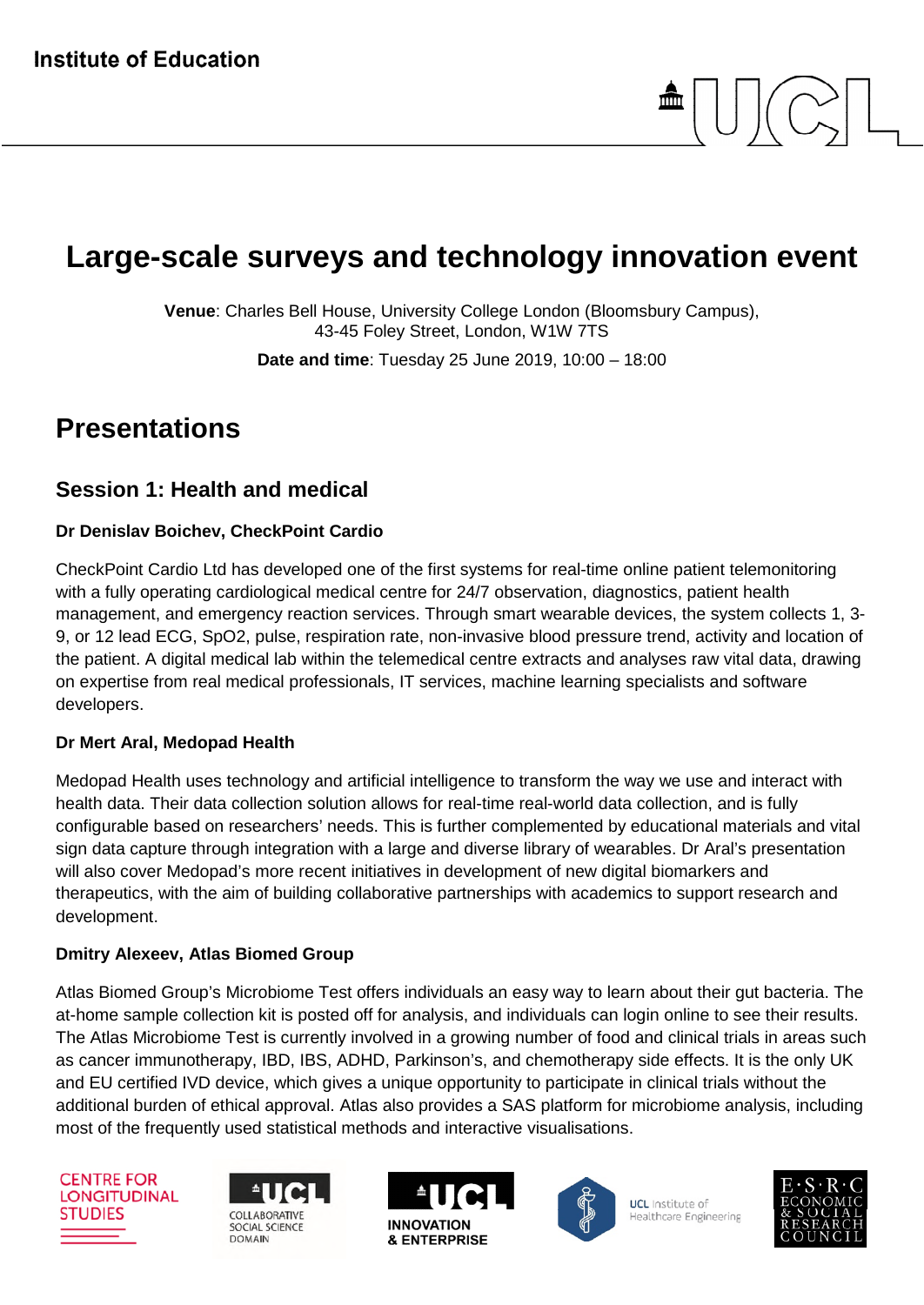## **Session 2: Behaviours and social media data**

#### **Dr Patrick Esser, Centre for Movement, Occupation and Rehabilitation Sciences at Oxford Brookes University**

Gait can be seen as an overall indicator of overall bodily function. Oxford Brookes University has succeeded in developing a software package which provides an objective, quick and reliable way of measuring people's gait, based around a single inertial measurement unit attached to the lower spine. Besides measurements of validity in a healthy population, this system is also valid in neurological populations, as well as in both the young and old. Gait has and is currently been used as an outcome measurement in national longitudinal cohort studies (SABRE, MRC Insight 46, Whitehall II) as well as international studies in China, Canada, Jordan and Mexico. This presentation will discuss key outcome parameters, highlight recent findings from these large well-defined datasets and present the versatility and usability of gait as a quick, objective and relatively cheap outcome measurement. Finally, the audience will be able to download a stripped down version of the gait application, which can be used on their own smartphone. Dr Esser leads the Movement Science Group based within the Centre for Movement, Occupation and Rehabilitation Sciences at Oxford Brookes University.

#### **Dr Kirsten Rennie, MRC Epidemiology Unit, University of Cambridge**

Wrist-worn raw accelerometry has particular advantages over other instruments (i.e. self-report and more traditional accelerometry), not only in terms of accuracy, improved validity and inferential potential, but also increased transparency in terms of data processing. This presentation will provide insights into the challenges, learnings and newly developed methods for implementing wrist-worn raw accelerometry in large-scale studies, particular settings including low and middle income countries (LMICs, e.g. Cameroon, Malawi, Kenya, Brazil, South Africa) and across the life course (from infants to 90 year olds). Dr Rennie is a Senior Research Associate leading the development of research on physical activity and diet in patient populations for the NIHR Cambridge Biomedical Research Centre (BRC) Theme on Diet, Lifestyle and Nutrition. She has worked as an epidemiologist in both academic and industry settings, including MRC Human Nutrition Research, Unilever, University College London and University of Ulster.

#### **Hannah Carpenter, Kantar**

Kantar collects highly detailed data on consumer spending and nutrition. These data are currently widely used commercially, and to a lesser extent in academic and government research. Kantar maintains representative longitudinal panels to collect details of all grocery purchases a panel member makes. With data traditionally collected through barcode scanning, and more recently through an app, Kantar are able to match the "big 8 nutrients" (e.g. carbohydrates, sugar, salt, fats, calorific values) to the food and drink products purchased to give a picture of the "health of the nation's shopping baskets". In addition to this, a subset of panellists complete a daily diary of the food and drink they have consumed, which is matched to nutrition information about the products they have bought, leading to an accurate picture of their diet. Some of this technology has already been used on the innovation panel of Understanding Society (the UK Household Longitudinal Study).

#### **Curtis Jessop, National Centre for Social Research**

Data from social media platforms offer researchers the promise of large volumes of rich, 'naturally occurring' information, quickly, and cost-effectively. As their use in social science research becomes more established, this presentation will look at how linking social media data and survey data may enhance both and the opportunities this may present for researchers, drawing on a pilot study looking at political attitudes in the run-up to the 2017 UK General Election as an example. The presentation will also look at some of the practical and ethical challenges of linking social media and survey data.